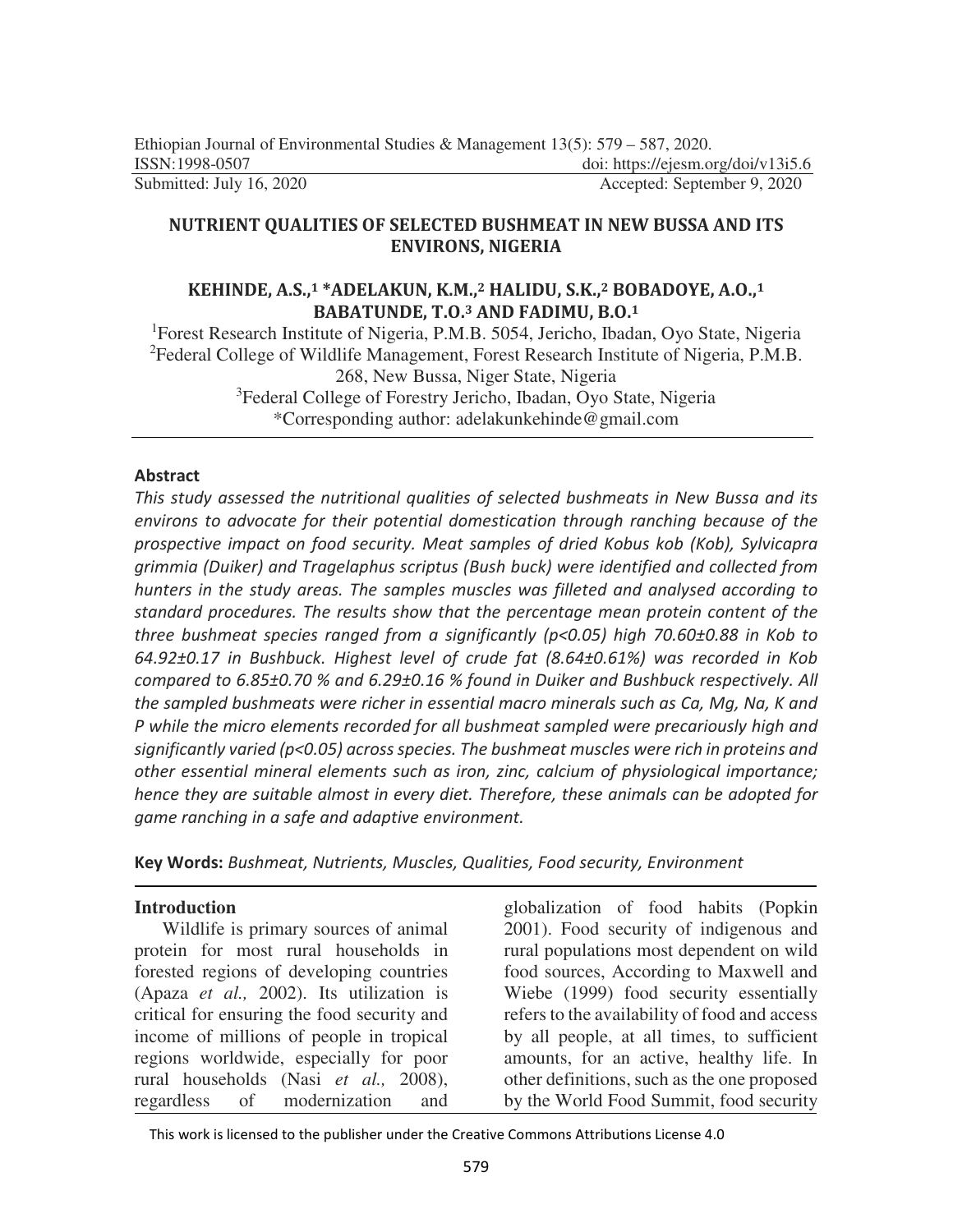should also include elements of access to safe and nutritious food (Pinstrup-Andersen, 2009).

Globally, game animals commonly referred to as bushmeat have a potential for meat production and serve as a good source of protein to rural poor in Africa (Fonweban and Njwe, 1990). It has been estimated that around 80 percent of rural households depend on wild animal protein as a supplement to their diet such as birds, reptiles, small mammals (including ungulates) and amphibians (Anstey, 1991) for up to 30 percent of their protein requirements (Nasi *et al.,* 2008). The meat of wild animals in particular has formed a part of the staple diet of forest dwelling peoples for millennia (Elliott *et al.,* 2002) and remains a primary source of animal protein, micro-nutrients and fat (Nasi *et al.,* 2011 and Alves *et al.,* 2016). The commercial benefits and valuable nutritional source derived from bushmeat consumption plays direct role in the livelihoods of nearly 150 million people in the world.

The association between wild meat and food security has sometimes included discussions around wild animals as a source of income, as well as its role in the practice of traditional medicine (Ordaz-Nemeth *et al.*, 2017) but, even though the procurement of wild meat may contribute indirectly to food security, it is the role it plays in fulfilling the nutritional wellbeing of users that remains relevant.

Bushmeat provides an equivalent and in some cases greater quality food than domestic meat of high protein and low fat (Hoffman, 2008). Wild animals provide relatively high level of carbohydrates (ranging from 1% in river hog to 6% in forest genet) compared with domesticated animals from similar environments (ranging from 0.8% in pork and beef to

1.3% in mutton) (Hoffman, 2008). The protein content of bushmeat ranges from 16-55% compared to 11-20% for domestic animals (Ajayi and Tewe, 1983; Falconer, 1990). The average protein value of wild meat is estimated at around 30g of protein per 100g of meat (Ntiamoa- Baidu, 1997).

Moreover, bushmeat contains high iron, calcium and vitamins compared to domestic meat (Ajayi and Tewe, 1983; Hoffman, 2008). Among these minerals, iron (Fe) deficiency is the most prevalent nutrient deficiency worldwide and results in negative consequences for brain metabolism, myelination, neurotransmitter function, motor development, physical activity, and emotional regulation (Pollitt, 2001; Lozoff *et al.,* 2006).

The importance of wild animal meat in the diets of both rural and urban dwellers varies considerably depending on the availability and supply (de Merode *et al.,* 2004). In a consumer survey in southern Nigeria it was reported that 62% of the rural and urban people interviewed stated that the lack of bushmeat limited their consumption (Falconer, 1990). The number of meat meals has been reported to be higher in villages nearby protected area boundary and the weekly number of meat meals per household in all villages within 30 km of the Park boundary increased with the seasonal influx of migratory herbivores (Nyahongo *et al.,* 2009).

Bushmeat provides food, security, job opportunities and income generation for both rural and urban poor. However, despite extensive human reliance on wildlife for food, the impact of wildlife depletion on human health remains poorly understood. Much of the published literature on the use of wild meat is set against a gloomy prediction from the point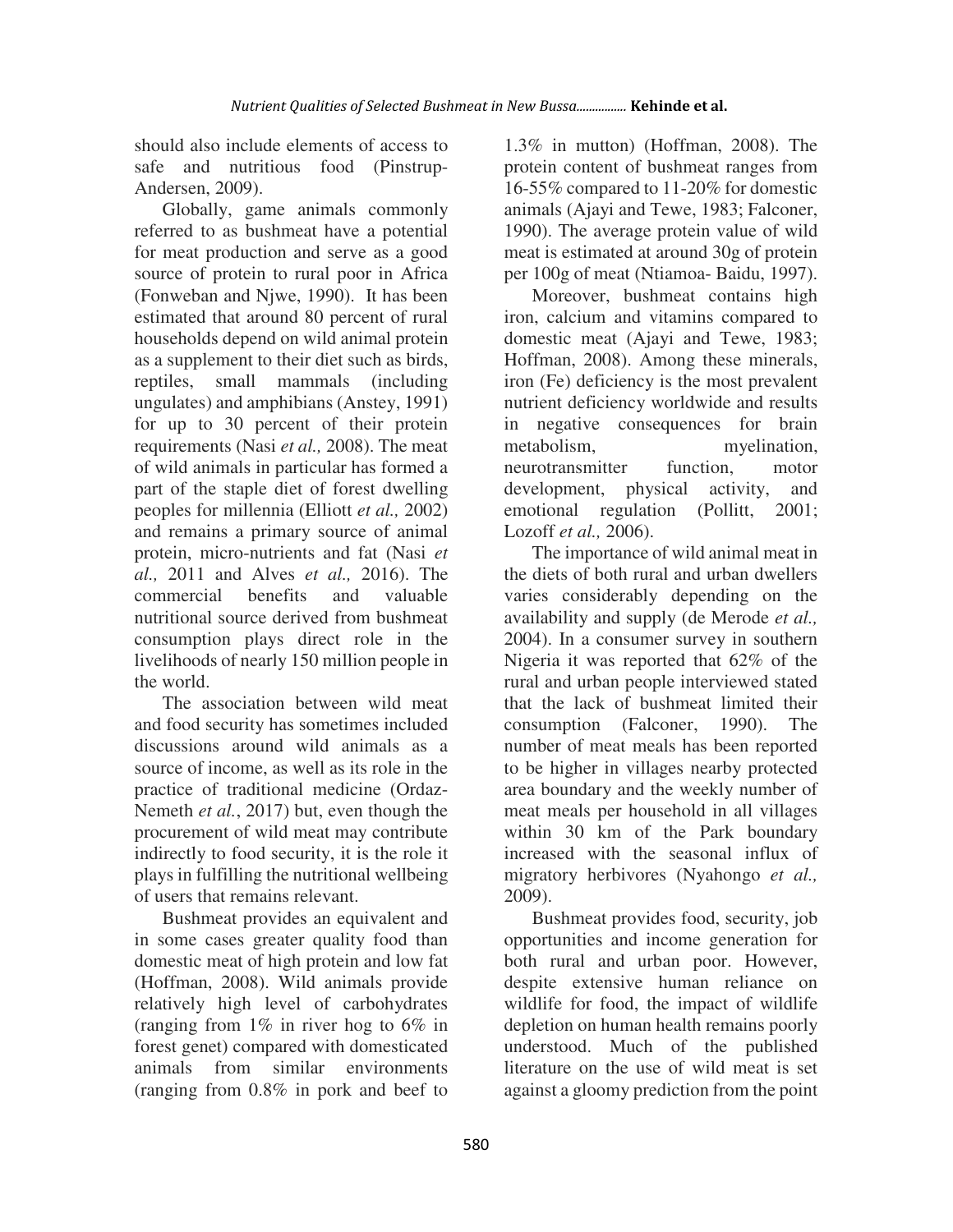of view of biological sustainability (Fa *et al.,* 2002).

The precise value of bushmeat to human livelihoods and wellbeing still requires more detailed assessment especially its provision of human nutrition which require an assessment of itsnutritional quality. Hence, knowledge of the bioavailability of dietary nutrients of some wild animals (bushmeat) will advocates for their potential domestication through ranching because of the prospective impact on food security.

To respond to this need, this study analytically assessed the nutrient composition of bushmeat in terms of the variables (fat, moisture, carbohydrates, proteins, ash, fiber and mineral elements).

## **Methodology**

#### *Study Location*

New Bussa is headquarter of Borgu Local Government Area of Niger state, Nigeria. It is located on latitude 9° 53′ N and longitude 4° 31′ E, covering a land mass of about 16,200 km<sup>2</sup> . It has a population of about one hundred and two thousand three hundred and seventy (102, 370) people as revealed by 1996 census (NPC, 2015).



Fig. 1: Map of Borgu Local Government showing New Bussa and its environs

### *Meat Samples Collection and Chemical Analysis*

A total of three (3) bushmeat samples were obtained for use in the study. Meat samples of dried *Kobus kob* (Kob), *Sylvicapra grimmia* (Duiker) and *Tragelaphus scriptus* (Bush buck) were identified and collected from hunters in the study areas. Prior to chemical analysis, samples muscle were carefully filleted, cleaned with running tap water and placed into sealed sterile plastic bags in readiness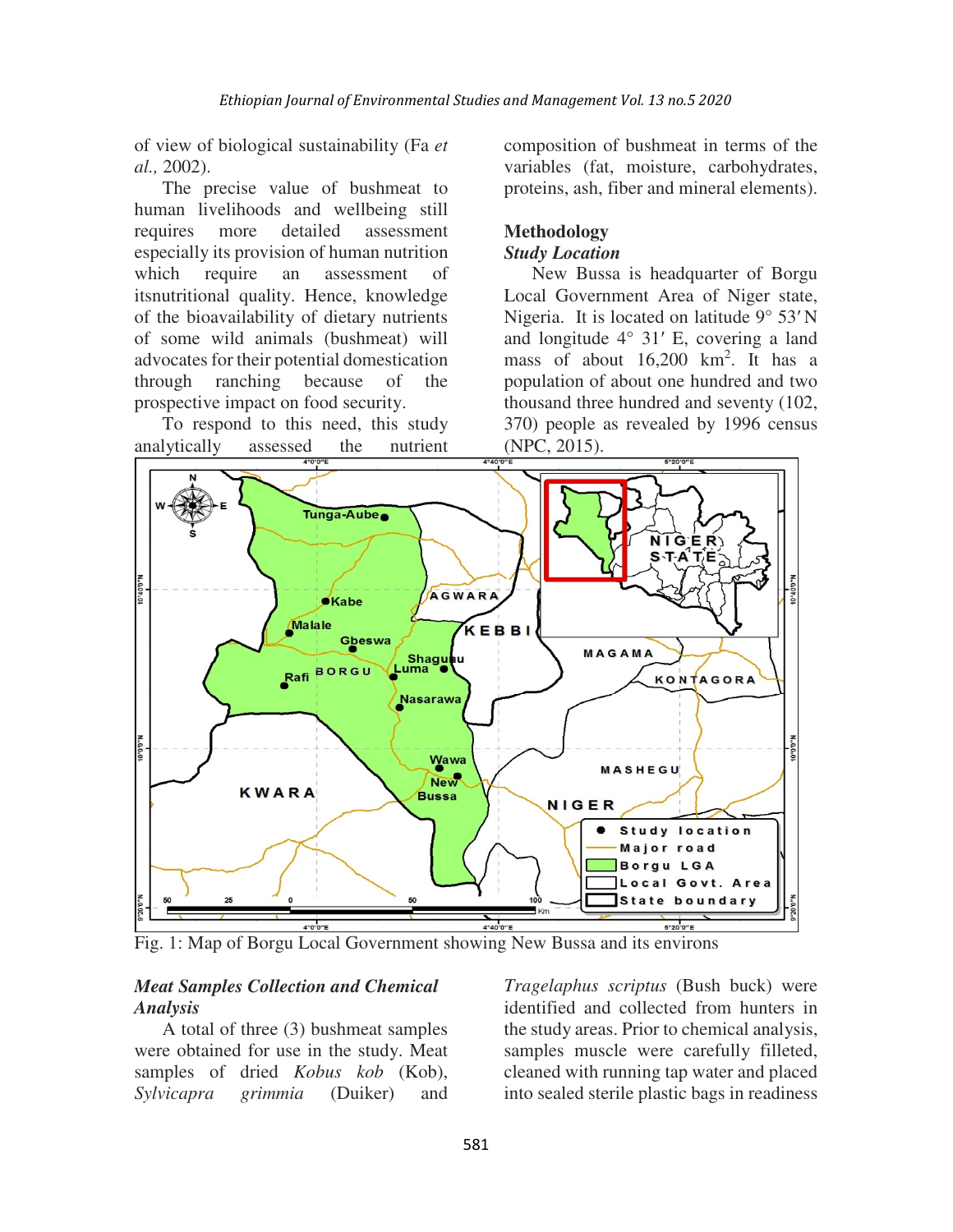for proximate analysis according to the A.O.A.C. (2000) while macro mineral elements, comprising Phosphorus, Calcium, Magnesium, Sodium, Potassium and trace elements (Manganese, Copper, Iron and Zinc) were carried out by Atomic Absorption Spectrophotometry (AAS) using a Perkin-Elmer spectrophotometer (AAnalyst 200 model) at Multidisciplinary Central Research Laboratory, University of Ibadan, Ibadan, Nigeria.

All data generated were analyzed using descriptive statistics and Analysis of Variance (ANOVA) in Statistical Package for Social Sciences (SPSS 20.0). Three analytical determinations were carried out on each independent sample for every nutrient and the results presented in tables and are reported as means ± standard deviation (SD).

**Results**

# *Nutrient Composition of selected bushmeat (muscles) from New Bussa and its environs (g/100g of dry weight)*

From the study, the percentage mean protein content of the three bushmeat species ranged from a significantly (p<0.05) high 70.60±0.88 in Kob to a 64.92±0.17 in Bushbuck (Table 1). The % mean ash  $3.02\pm0.15$  is significantly low in Bushbuck compared to 4.22±0.43 and 4.01±0.42 recorded for Kob and Duiker respectively. Highest level of crude fat  $(8.64\pm0.61 \%)$  was recorded in Kob compared to 6.85±0.70 % found in Duiker and 6.29±0.16 % recorded for Bushbuck. The crude fibre values  $0.17\pm0.01$  % in Duiker was not significant  $(p<0.05)$  to 0.17±0.00 % found in Kob though both are significantly different to  $0.11\pm0.01$  % recorded in Bushbuck.

Table 1: Nutrient compositions of Some Selected Bushmeat (muscles) from New Bussa and its environs (% of dry weight)

| Bushmeat samples       |                             | %Proximate composition (dry weight) |                   |                   |                              |                              |  |  |
|------------------------|-----------------------------|-------------------------------------|-------------------|-------------------|------------------------------|------------------------------|--|--|
|                        | Crude                       | Moisture                            | Ash               | Crude fibre       | Crude fat                    | Nitrogen                     |  |  |
|                        | Protein                     |                                     |                   |                   |                              | <b>Free Extract</b>          |  |  |
|                        |                             |                                     |                   |                   |                              | (NFE)                        |  |  |
| Sylvicapra grimmia     | $65.19 + 1.04$ <sup>a</sup> | $14.65 + 0.71^b$                    | $4.01\pm0.34^{b}$ | $0.17 \pm 0.01^b$ | $6.85 \pm 0.70$ <sup>a</sup> | $9.52 \pm 0.54^b$            |  |  |
| (Duiker)               |                             |                                     |                   |                   |                              |                              |  |  |
| Tragelaphus scriptus   | $64.92+0.14a$               | $14.02\pm0.53^{\rm b}$              | $3.02 \pm 0.13^a$ | $0.11 \pm 0.01^a$ | $6.29 \pm 0.16^a$            | $11.62 \pm 0.10^c$           |  |  |
| (Bushbuck)             |                             |                                     |                   |                   |                              |                              |  |  |
| <i>Kobus kob</i> (Kob) | $70.60 \pm 0.72^b$          | $9.45 \pm 0.41$ <sup>a</sup>        | $4.22 \pm 0.35^b$ | $0.17 \pm 0.00^b$ | $8.64 \pm 0.61^b$            | $7.19 \pm 1.23$ <sup>a</sup> |  |  |
|                        |                             |                                     |                   |                   |                              |                              |  |  |

Note: Values are mean ± Standard Error Mean

Mean with different superscript within the same row are significantly different  $(p<0.05)$ 

### *Macro-mineral composition of selected Bushmeat from New Bussa and its environs (g/100g of dry weight)*

From the study, the sampled bushmeat are richer in essential macro minerals such as Ca, Mg, Na, K and P (see figure 1). Bushbuck contains significantly  $(p<0.05)$ high mean concentration of K (13.49±1.19)

 $g/100$  g) and Mg  $(1.38\pm0.14)$  g/100 g) while Kob has high level of Na  $(7.50\pm0.53)$  $g/100 g$ ) and P (1.09 $\pm$ 0.11 g/100 g). Total Phosphorus of 1.09±0.11 g recorded for Kob is relatively higher to 0.98±0.07 g and 0.87±0.05 g found in Duiker and Bushbuck respectively.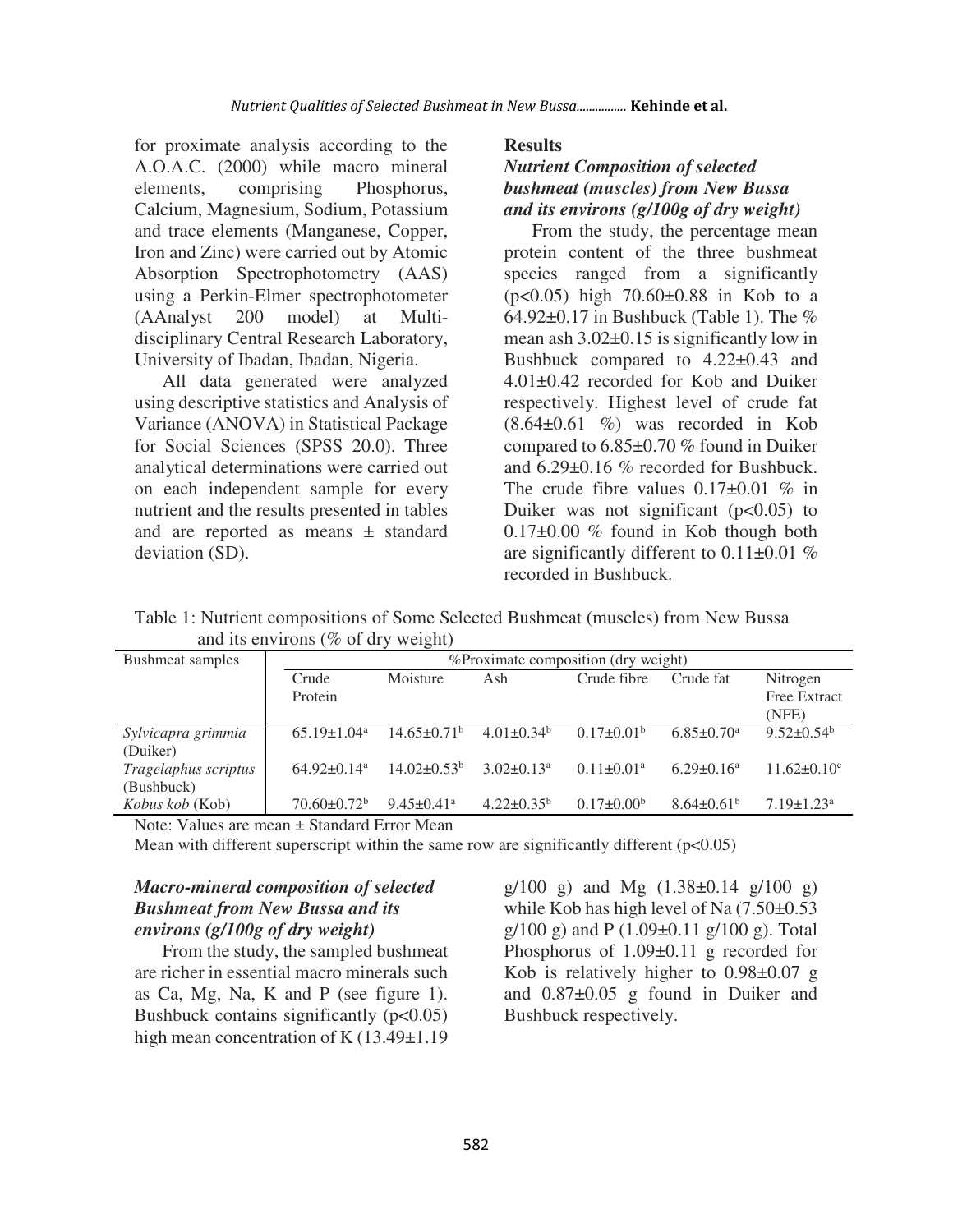

Fig. 2: Macro-mineral compositions of selected Bushmeat from New Bussa and its environs (g/100g of dry weight)

### *Micro-mineral composition in muscles of Bushmeat from New Bussa and its environs (µg/g of dry weight)*

The micro elements recorded for all bushmeat sampled are relatively high and significantly varied (p<0.05) across species.  $476 \pm 10.24$  ug/g of Fe found in Duiker is considered comparatively higher while the lowest value of  $226\pm22.00 \,\mu g/g$ was recorded for Kob. Zinc Concentration

of 815±13.00 µg/g, 802±2.00 µg/g and 765±21.00 µg/g were recorded for Kob, Bushbuck and Duiker respectively. The mean values of Mn is much significant  $(p<0.05)$  high in Bushbuck  $(10\pm0.55 \,\mu g/g)$ and Duiker  $(9.55 \pm 0.05 \,\mu\text{g/g})$  compared to the quantity found in Kob  $(2.52\pm0.04)$ while there are significant different in the concentration of Cu in all samples (table 2).

Table 2: Micro-mineral composition in muscles of Bushmeat from New Bussa and its environs (µg/g of dry weight)

|                      | $\sim$ $\sim$                                    |                         |                               |                          |  |  |  |
|----------------------|--------------------------------------------------|-------------------------|-------------------------------|--------------------------|--|--|--|
| Animals samples      | Macro-mineral compositions (mg/kg of dry weight) |                         |                               |                          |  |  |  |
|                      | Iron $(Fe)$                                      | Manganese (Mn)          | Copper (Cu)                   | $\text{Zinc}(\text{Zn})$ |  |  |  |
| Sylvicapra grimmia   | $479 \pm 10.24$ °                                | $9.55 \pm 0.05^{\circ}$ | $7.55 \pm 0.05$ <sup>ab</sup> | $765 \pm 21.00^a$        |  |  |  |
| (Duiker)             |                                                  |                         |                               |                          |  |  |  |
| Tragelaphus scriptus | $373\pm3.00^b$                                   | $10\pm 0.55^{\rm b}$    | $7.60 \pm 0.20^b$             | $802 \pm 2.00^b$         |  |  |  |
| (Bushbuck)           |                                                  |                         |                               |                          |  |  |  |
| Kobus kob (Kob)      | $226 \pm 22.61$ <sup>a</sup>                     | $2.52 \pm 0.04^a$       | $7.00 \pm 0.52$ <sup>a</sup>  | $815 \pm 13.00^b$        |  |  |  |

Note: Mean values ± Standard Error Mean

Mean with different superscript within the same row are significantly different  $(p<0.05)$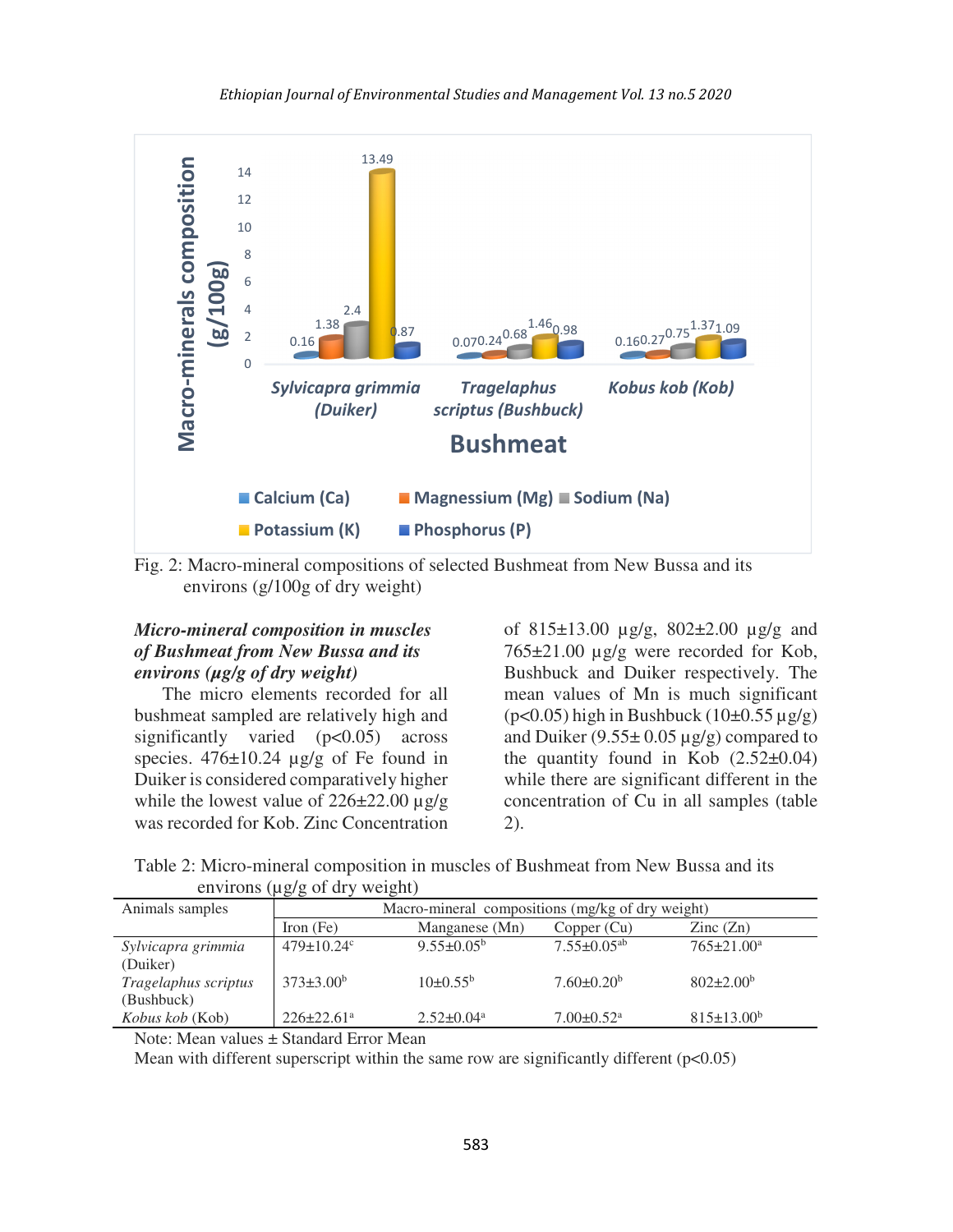### **Discussion**

The nutritional contents of dry weight of the sampled bushmeat is remarkable in terms of the variables analyzed (proteins, ash, fat, fiber, carbohydrate, moisture, mineral elements (macro and micro elements). This corroborate the findings of Alves *et al.* (2016) that bushmeat is a good sources of animal protein, fat and essential mineral elements and are suitable almost in every diet while Neumann *et al*. (2003) substantiate that animal source foods, such as bushmeat, are rich in energy, protein, and micronutrients that have greater bioavailability than vegetable sources.

Crude protein varies among the bushmeat species, ranging from 64% to above 70% of the dry weight sample. Botha (2010) had earlier reported variability in fresh samples of some wild animal species. High level of protein found the sampled bushbucks, duikers and kobs confirmed that bushmeat provides an equivalent dietary need and in some cases greater quality food of high protein to catfish (Adelakun *et al.*, 2017). High protein composition in sampled bush meat may be responsible for the inference of Nasi and Fa (2015) that bush meat figures strongly in rural economies not only as a traded item, but also as a pillar of livelihood safety, including food security. Hence, bush meat accessibility is usually responsible for better nutritional status of children from villages in the close wildlife protection park (Blaney *et al*., 2011). The meat fat composition in the study fall within the range of 1-10% reported for bushmeat in earlier studies (Dinet, 2011).

The mineral elements in the sampled bushmeat exhibit significant variability across the wildlife species. This conforms to Ernst (1998) who confirmed that content of trace elements in game meat products depends on the animal species and the quality of animal nutrition. The important minerals of game meats were studied by Aust (2009) iron, zinc, copper, manganese and selenium. The iron from meats can be absorbed in higher amount (15-30%) and more useful for the human body than from vegetal resources. A well balanced nutrition can prevent iron deficiency. The daily zinc demand can be taken in with average meat consumption, and calculated with absorption of 20-40%. The zinc has an important role in several physiological processes. The minerals are responsible for several physical, chemical and physiological processes of the animals. The efficiency of the utilization of minerals in the animals is higher if the sources are animals rather than plants (Adam, 2009). However, the macro minerals quantities found in the three different species are of great concern because of the high concentrations and these could imply that the animals are contaminated probably as result of the state of their precarious environment. Wild animals are efficient users of native vegetation, according to Schleich *et al*  (2010) many terrestrial ecosystems where game animals inhabit are usually contaminated with potentially toxic trace elements from the accumulation of agricultural pesticides, fertilizers, industrial effluents, waste disposal and mining (Schleich *et al*., 2010). These wastes are usually high in heavy metals which can be absorbed by plants and later found in high concentrations in animal tissues and finally humans (Schleich *et al*., 2010). High concentrations of these micro mineral elements (heavy metals) in the bushmeat are a critical issue that needs to be addressed in order to ensure consumer safety.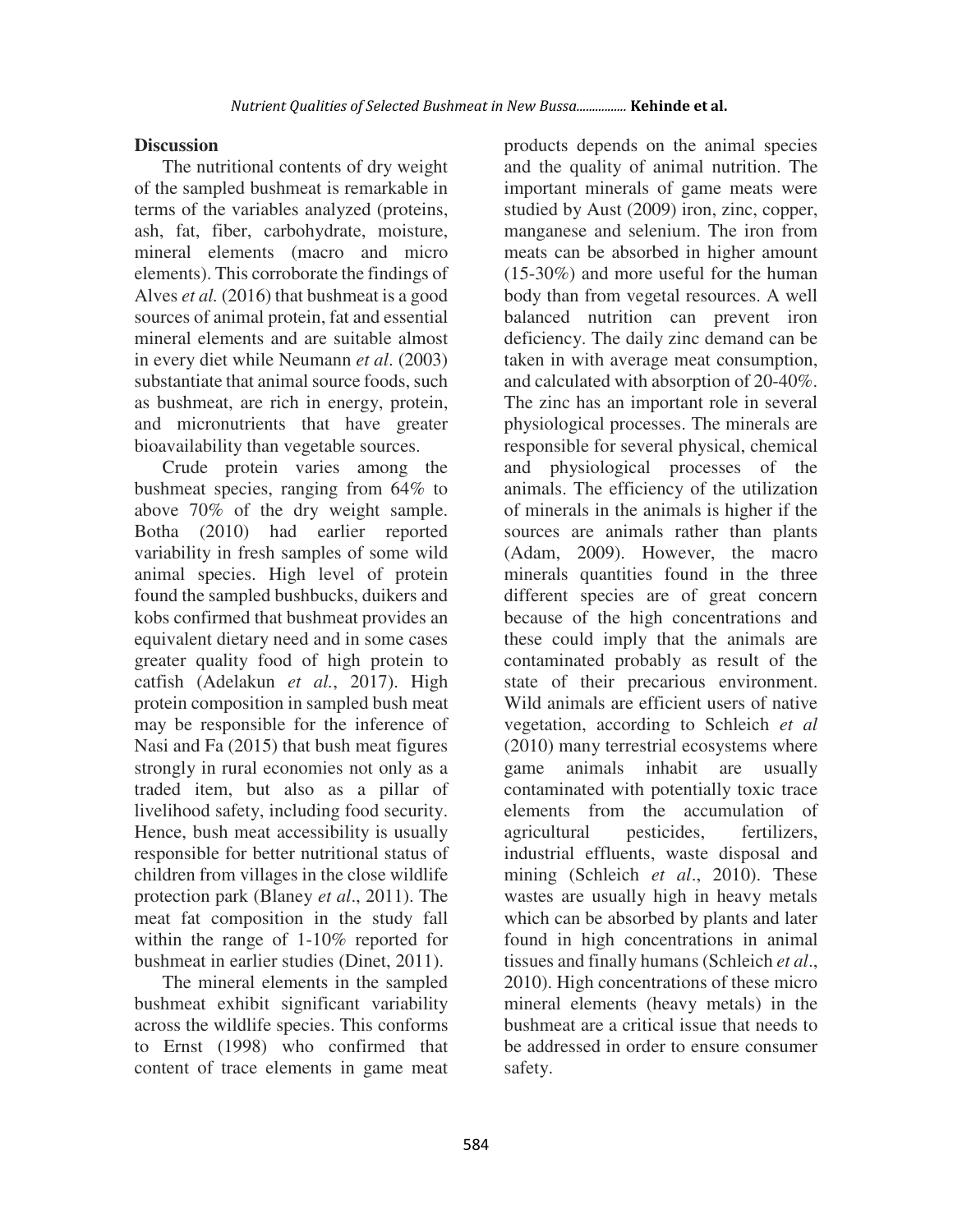## **Conclusion**

This study has analytically assessed the nutrients composition of bushmeat to provide information on the bioavailability of dietary nutrients of some wildlife and advocates for their potential domestication through ranching because of their prospective impact in alleviating malnutrition. It is established in this study that bushmeat contain great amount of essential nutrients, hence will continues to play an important role in terms of dietary diversity for human population. It is evident that *Kobus kob* has significantly higher crude protein composition when compared to *Tragelaphus scriptus* and *Sylvicapra grimmia* though all the bushmeat sampled in the study are adequately rich in proteins and other essential mineral elements of physiological importance such as iron, zinc, calcium; hence they are suitable almost in every diet, though, the precariously high concentration of microelements like iron, copper and zinc probably as a result of habitat contamination is a bio-indicator of acute contamination in the samples and could pose a great danger to consumers of these bushments because of their adverse effects on the recipient which include cancer and mutation. However, these animals can be adopted for game ranching because of their relevance to global food security.

## **References**

- Adam, B. (2009). "Croc Blog: Crocodile myths #1 – the curious trochilus". Crocodilian.blogspot.com. Retrieved 2013-04-25.
- Adelakun, K.M., Mustapha, M.K., Amali, R.P. and Nurudeen, M. (2017). Seasonal Variation in Nutritional Quality of Catfish (*Clarias gariepinus*) from Upper Jebba

Basin, Nigeria. *J. Nutr. Food Sci.,* 7: 622. doi: 10.4172/2155- 9600.1000622

- Ajayi, S. and Tewe, O. (1983). A quantitative assessment of wildlife and their nutritive value as a source of food in Nigeria in L. Akinyele, and T. Atimno, editors. Nutrition and Food Policy in Nigeria. National institute for Policy and Strategic Studies (NIPSS), Ibadan, Nigeria.
- Alves, R.R.N., Feijó, A., Barboza, R.R.D., Souto, W.M.S., Fernandes-Ferreira, H., Cordeiro-Estrela, P. and Langguth, A. (2016) Game mammals of the Caatinga biome. *Ethnobiology and Conservation*, 5:  $1 - 5$ .
- Anstey, S. (1991). Wildlife utilization in Liberia: The findings of a National Survey 1989-1990.
- Apaza, L., Wilkie, D., Byron, E., Huanca, T., Leonard, W., Perez, E., Reyes-Garcia, V., Vadez, V. and Godoy, R. (2002). Meat prices influence the consumption of wildlife by the Tsimane Amerindians of Bolivia. *Oryx,* 36: 382-388.
- Aust, P.W. (2009). The ecology, conservation and man-agement of Nile crocodiles *Crocodylus niloticus*  in a human dominated landscape. PhD Thesis, Imperial College London.
- Association of Official Analytical Chemists (A.O.A.C.) (2000). Official methods of analysis of AOAC International, 15th Edition, Gatithersburg, MD, USA. pp. 205- 228.
- Blaney, S., Beaudry, M. and Latham, M. (2009). Contribution of natural resources to nutritional status in a protected area of Gabon. *Food and Nutrition Bulletin*, 30: 49-62.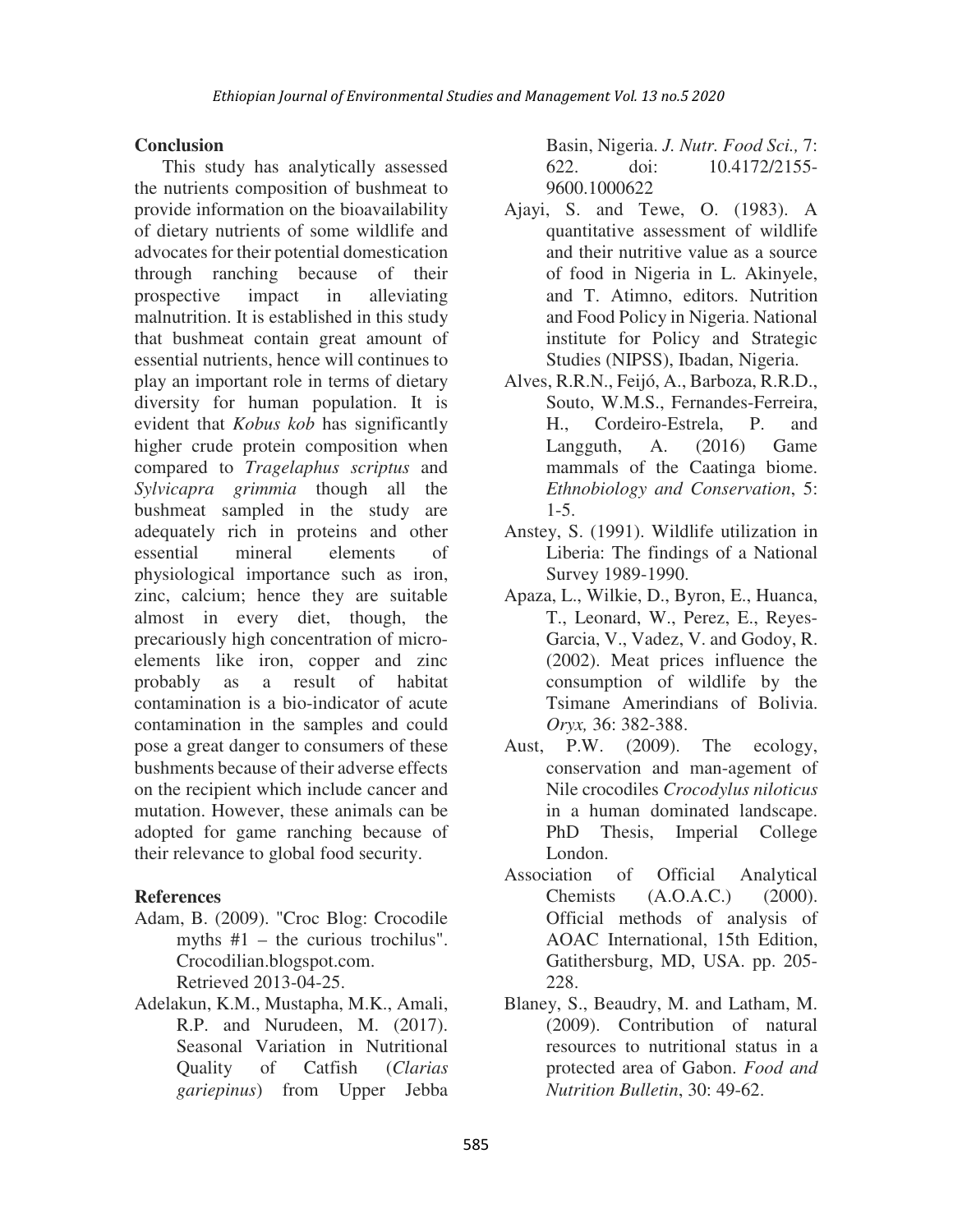- Botha, P.J. (2010). The distribution, conservation status and blood biochemistry of Nile crocodiles in the Olifants river system, Mpumalanga, South Africa. PhD Thesis. South Africa, University of Pretoria.
- de Merode, E., Homewood, K. and Cowlishaw, G. (2004). The value of bushmeat and other wild foods to rural households living in extreme poverty in Democratic Republic of Congo. *Biological Conservation,* 118: 573-581.
- Elliott, J., Grahn, R., Sriskanthan, G. and Arnold, C. (2002). Wildlife and Poverty Study. Livestock and Wildlife Advisory Group, Department for International Development, London, UK.
- Ernst L. (1998). Agriculture and the environment: perspectives on sustainable rural development. World Bank Publications. p. 179. ISBN 0-8213-4249-5. Retrieved 4 November 2010.
- Fa J.E., Peres C.A., Meuuwig J. (2002). Bushmeat exploitation in tropical forests: an intercontinental comparison. *Conservation Biology*, 16: 232–241.
- Falconer, J. (1990). The Major Significance of 'Minor' Forest Products: The Local Use and Value of Forests in the West African Humid Forest Zone In: R. Carla, and C. R. S. Koppell, editors. *Community Forestry Note 6*. Food and Agriculture Organization of the United Nations, Rome, Italy.
- Fonweban, J.N and Njwe, R.M. (1990). Feed Utilization and life weight gain by African giant rat (*Crisitomys gambianus,* Water House) at

Dschana in Cameroon, *Tropiculture,*  8: 118-120.

- Hoffman, L.C. (2008). The yield and nutritional value of meat from African ungulates, camelidae, rodents, ratites and reptiles. *Meat Science* 80: 94-100.
- Lozoff, B., Beard, J., Connor, J., Barbara, F., Georgieff, M. and Schallert, T. (2006). Long-lasting neural and behavioral effects of iron deficiency in infancy. *Nutr. Rev.,* 64: S34–S43, discussion S72–S91.
- Maxwell, D. and Wiebe, K. (1999). Land tenure and food security: exploring dynamic linkages. *Development and Change*, 30: 825-849.
- Nasi, R. and Fa, J.E. (2015). The role of bushmeat in food security and nutrition. In: XIV World Forestry Congress, Durban, South Africa, 11 – 11 September, 2015: Pp. 1-11.
- Nasi, R., Brown, D., Wilkie, D., Bennett, E., Tutin, C., van Tol, G. and Christophersen, T. (2008). *Conservation and use of wildlifebasedresources: the bushmeat crisis.* CBD Technical Series 33. Secretariat of the Convention on Biological Diversity, Montreal, Canada, and Center for International Forestry Research, Bogor, Indonesia. [online] ULR: *https://www.cbd.int/doc/publication s/cbd-ts-33-en.pdf*.
- Nasi, R., Taber, A. and Van Vliet, N. (2011). Empty forests, empty stomachs? Bushmeat and livelihoods in the Congo and Amazon Basins. *International Forestry Review*, 13: 355-368.
- National Population Commission, NPC (2015). Population and Housing Census 2015. *Avalaible www.npc.org.ng/npcc\_2015.*